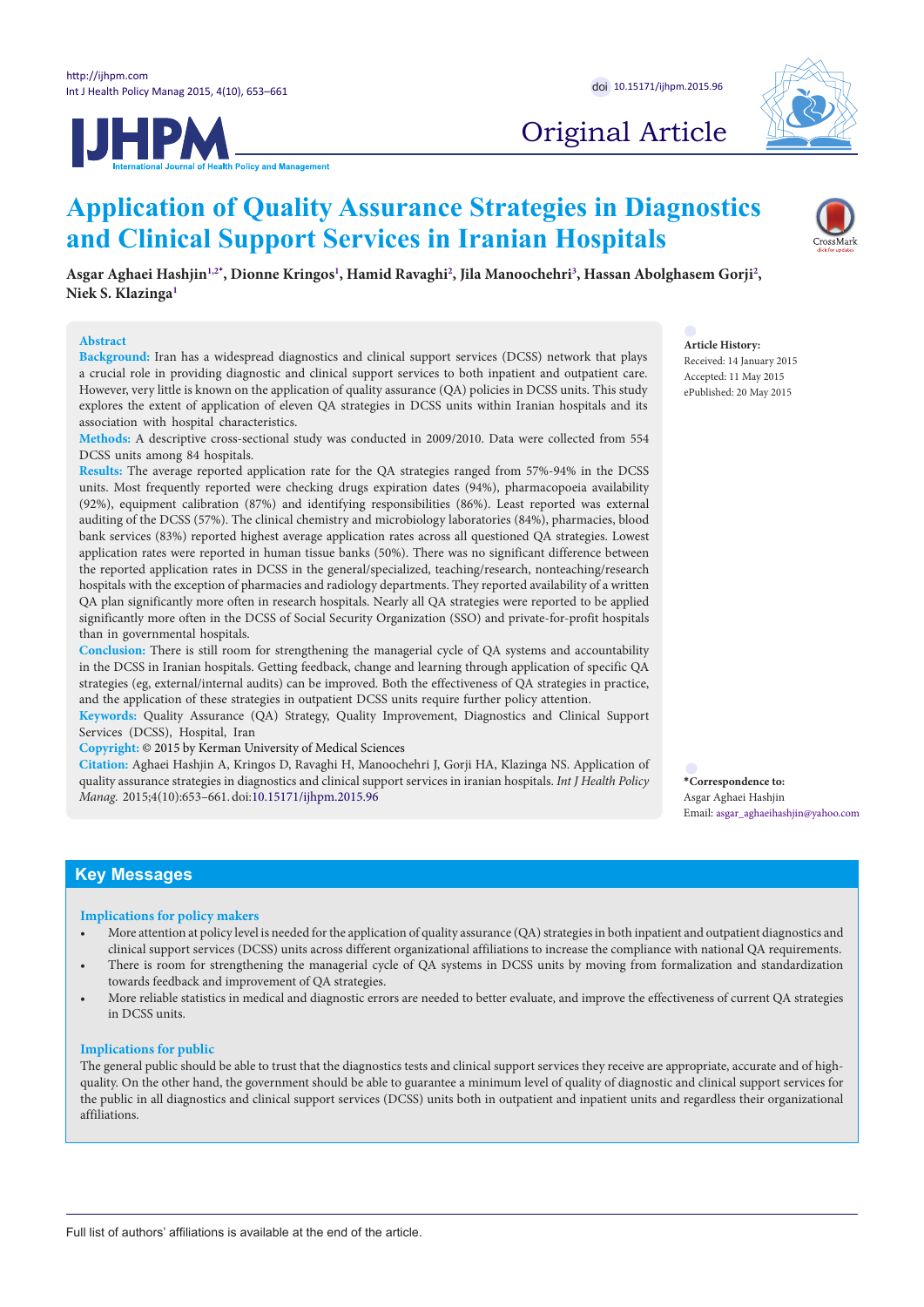# **Background**

Accurate diagnostic tests and high-quality appropriate clinical support services are essential in the diagnostic process and treatment of patients.<sup>1</sup> Currently, the provision of most clinical services in hospitals is directly linked to their diagnostics and clinical support services (DCSS). Almost all patients receive services by the DCSS during their hospitalization.<sup>[2](#page-7-4)</sup> Failure to provide these services with a sufficient quality level can result in unjustified treatment, which may harm patients.<sup>[3](#page-8-0)-[8](#page-8-1)</sup> Although it is difficult to find out the exact statistics of the diagnostic and medical errors, lethal diagnostic errors have been estimated through the Global Trigger Tool to affect 40 000-80 000 people per year in the United States.[9](#page-8-2)

Given the critical role of DCSS, there has recently been an increased awareness among patients, policy-makers and healthcare managers about the need for quality assurance (QA) in DCSS[.1](#page-7-3),[10](#page-8-3) QA in DCSS comprises a series of critical activities that can influence the appropriateness (ie, clinical effectiveness) of services to patients and their health and clinical outcomes. Examples of strategies to ensure the quality of care in DCSS units include quality control, improving accuracy of the diagnostics, external and internal quality assessment and audit, identifying responsibilities, standardization through guidelines and standards, monitoring of key processes and equipment calibration.<sup>[10](#page-8-3),[11](#page-8-4)</sup>

Despite the increased focus on ensuring quality in the DCSS particularly in developed countries, clinical care in some (often middle- and low-income) countries is lacking QA and regulatory controls.[1,](#page-7-3)[12](#page-8-5) Iran is such a country of which very little is known on the application of QA strategies in DCSS units.

Iran has a widespread DCSS network that plays a crucial role in providing diagnostic and clinical support services to both inpatient and outpatient care. The network consists of more than 4000 public and private clinical laboratories and thousands of diagnostic radiology units and pharmacies.<sup>[13](#page-8-6),[14](#page-8-7)</sup> However, there are limited numbers of specialized DCSS units (eg, human tissue bank or nuclear medicine). Based on the Iranian National Health Act (1955), all hospitals are obliged to have a laboratory, diagnostic radiology and pharmacy in place. According to this Act, all DCSS units both inside and outside of hospitals should obey a set of standards and be licensed to practice[.15](#page-8-8)[,16](#page-8-9) The government together with the relevant specialty associations (eg, radiologist association) controls the quality of services in these units[.17](#page-8-10) The health reference laboratory (HRL) and general directorate of laboratory affairs (GDLA) in each medical sciences university control the quality of diagnostic tests, check compliance with safety guidelines and standards for all clinical laboratories. The Iranian Blood Transfusion Organization (IBTO) provides guidelines and standards for blood banks and transfusion services across the country.<sup>[18](#page-8-11)</sup>

More recently, there has been an increasing interest among DCSS units to get International Organization for Standardization (ISO) certification, in particular among private DCSS. To obtain this, the DCSS units have to comply with the basic requirements for acceptable levels of quality and performance, undergo planned and unplanned inspections. Furthermore, the DCSS that are located in hospitals should undergo a governmental evaluation program at least once a year[.19](#page-8-12)

Despite the regulatory importance given to the quality in DCSS units, to date very few studies have explored the actual application of QA strategies in DCSS units in practice. The majority of the existing studies have focused only on the quality control and accuracy of diagnostic (especially laboratory) tests.<sup>20,21</sup> Insight in the application of QA strategies can provide a view on the strategies that can guarantee and ensure the quality of DCSS services. This study therefore aims to describe the extent of application of QA strategies for ensuring the quality of services provided by DCSS units, and explore how the level of application is associated with the characteristics of hospitals in which the DCSS units are located, in particular the teaching/research and ownership status and the hospital performance grade.

# **Methods**

This is a descriptive cross-sectional study conducted from October 2009 through February 2010 among 554 DCSS units of 84 hospitals in Iran. Data were collected through a questionnaire that consisted of 11 close-ended questions covering main QA strategies related to the DCSS units. The explored strategies were: (*i*) the identification and (formal) division of responsibilities, (*ii*) the presence of a written QA plan, (*iii*) the presence of written guidelines and standards for the main tests or treatment, (*iv*) monitoring of key processes and actions, (*v*) systematic evaluation of collected data, (*vi*) inspection, calibration and maintenance of equipment on a regular basis, and (*vii/viii*) periodic internal/external audit of the service. The strategies are categorized in 4 main groups representing the managerial cycle for QA; (1) Identification and documentation of responsibilities, (2) Availability of a QA plan, guidelines and standards, (3) Monitoring and systematic evaluation of services, and (4) Inspection and audit of services. In case of pharmacy units, we also explored three specific additional QA strategies including checking drugs and medical disposals' expiration date, compliance with the national pharmacopoeia, and presence and use of a computerized prescription system (CPS). The questionnaire was distributed among the responsible persons for QA activities at the DCSS units, including head of department, general supervisor, leader/manager or technical supervisor.

# The Questionnaire

The questions included in the questionnaire were derived from the Methods of Assessing Response to Quality Improvement Strategies (MARQuIS) project's questionnaire, which was developed to assess the application of different quality strategies in hospitals in European Union (EU) countries.[22](#page-8-15)[,23](#page-8-16) This was a validated questionnaire which was implemented across Europe, and could be used to compare the results of our study. The questions were first translated from English to Farsi and adapted for Iranian hospitals by the authors. After verifying the content of the translated and adapted questionnaire, it was piloted in 5 hospitals (including 3 public governmental, 1 private-for-profit and 1 Social Security Organization [SSO] hospital). Necessary changes and further improvements were made based on the responses received from the pilot hospitals. Each respondent received a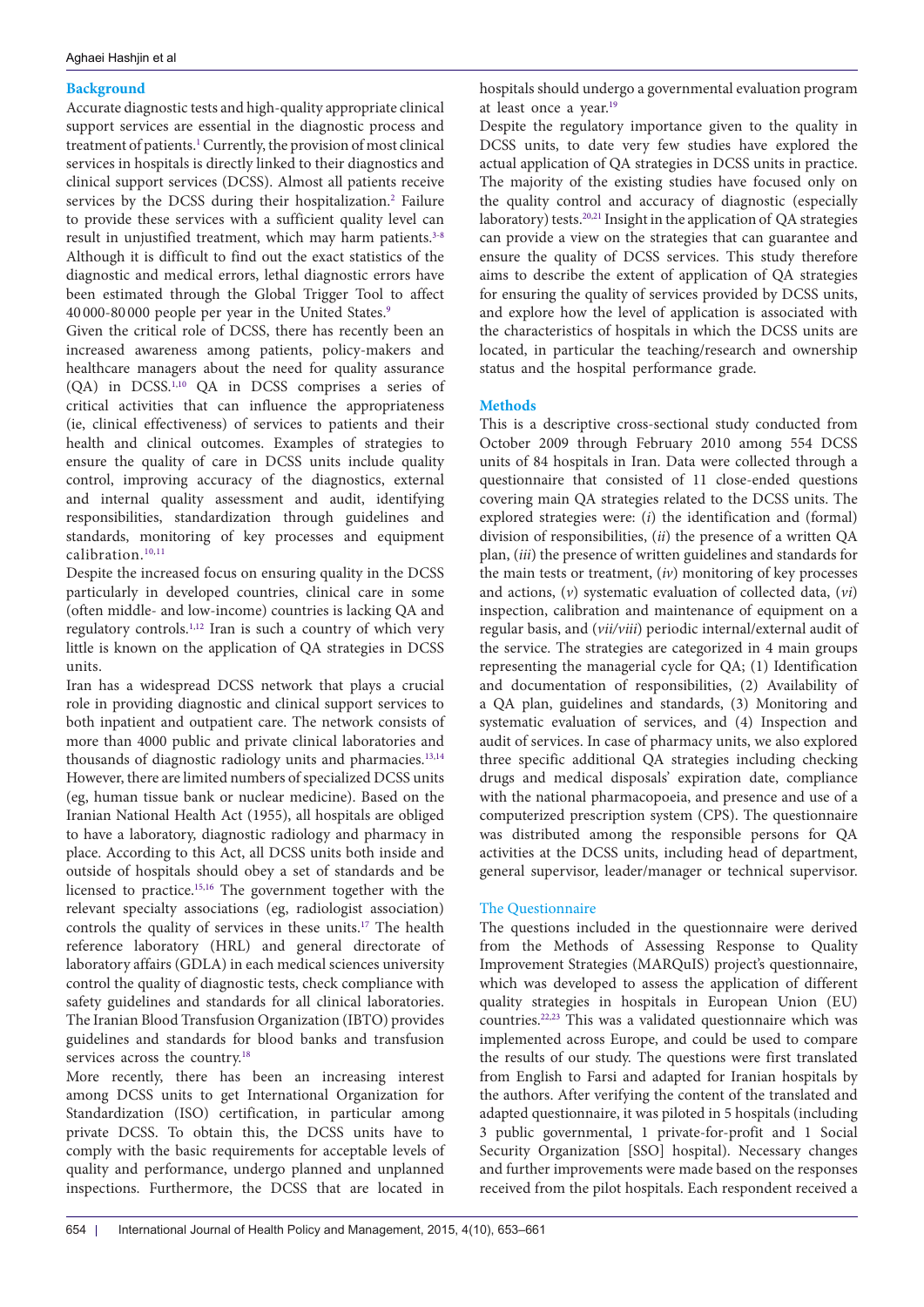separate questionnaire including questions on the hospital's characteristics, and 11 questions related to the available QA strategies for DCSS at each hospital. The questionnaire was self-administered, and sent out to the responsible persons for QA activities at the DCSS units and returned by mail. Respondents were contacted to address any issues observed.

#### Study Population

The questionnaire was distributed in 130 (out of 850) general and specialized hospitals across Iran, which were selected based on purposive sampling. We aimed to have a representative sample of all types of hospitals in our study selecting 130 hospitals based on the hospitals willingness and eligibility for our study. Participation in the survey was voluntary. We received 98 questionnaires from the hospitals (response rate of 75%). The received questionnaires were assessed for completeness and consistency. Fourteen questionnaires were excluded from the final analysis due to incompleteness or inconsistency, resulting in a final population of 84 hospitals.

The study population comprised mainly university governmental and SSO hospitals, which all achieved an acceptable grade provided by the government as part of the annual hospital performance grading system. This system consists of a 6 level grading scale from the best performer 'excellent 1', '1', '2', '3', '4 or substandard' to worst performer '5 or to be shut down.'[19](#page-8-12) Four hospitals included in our study obtained the highest grade, and only 1 hospital the lowest acceptable grade ('3'). A subgroup of participating hospitals was also involved in teaching activities besides their therapeutic activities. A small minority of hospitals was conducting research besides their therapeutic and teaching activities ([Table 1\)](#page-2-0).

#### **Results**

# The Diagnostic and Clinical Support Services in Iranian Hospitals

More than 96% of hospitals reported to have a clinical chemistry laboratory (n=81), diagnostic radiology (n=82), and pharmacy services  $(n=84)$  in place. In contrast, only 4 (5%) hospitals reported having human tissue bank service. Other services that were not very frequently reported to be available were radiotherapy (12%), magnetic resonance imaging (MRI) (13%), cardiac catheterization (18%) and nuclear medicine (19%).

#### The Extent of Application of Quality Assurance Strategies

[Table 2](#page-3-0) summarizes the results of the extent of reported application of QA strategies in the DCSS units of hospitals. The results show that almost all QA strategies were reported to be used by the majority of hospitals, though some more than others. Most frequently reported strategies were having a procedure for checking the expiration dates of drugs (94%) and pharmacopoeia (92%) in pharmacies, equipment calibration (87%), and identification of responsibilities (86%). The least reported strategy was external audit of the services (average: 57%).

In addition, the following figures illustrate the extent of application of each QA strategies in different DCSS units ([Figure\)](#page-4-0).

# The Association Between the Application of Quality Assurance in the Diagnostic and Clinical Support Services Units and Hospital Characteristics

There is no significant difference between the reported application rate of QA strategies in DCSS in general and specialized hospitals, with the exception of pharmacies. The pharmacies in the general hospitals reported having a written QA plan significantly more often available than specialized hospitals (on average 70% compared to 33.3%, *P*=.014).

Hospital's ownership type was a relevant feature for the application of QA strategies by pharmacies, radiology units, laboratories (clinical chemistry, microbiology and pathology), MRI, and blood bank units. These units reported applying QA strategies in the SSO's hospitals significantly more often than the units in the university hospitals. This was also the case for the vast majority of QA strategies in the private-for-profit and nonprofit hospitals where they reported the application of QA strategies more often than university hospitals. The only exception was the identification of responsibilities, which did not differ by ownership type, as shown in [Table 3.](#page-5-0)

There was no significant difference in the reported application rate of QA strategies in the DCSS units in the therapeutic hospitals and the hospitals that were involved in teaching and research activities alongside their therapeutic activities. The only exception was the significantly higher reported

<span id="page-2-0"></span>

|                         | The Number of Hospitals Included by Their Ownership, Type, Annual Evaluation Grade and Teaching Status, n (%) |                                                                                                                                                                                                        |                                |                          |                          |                          |                                  |                                      |  |
|-------------------------|---------------------------------------------------------------------------------------------------------------|--------------------------------------------------------------------------------------------------------------------------------------------------------------------------------------------------------|--------------------------------|--------------------------|--------------------------|--------------------------|----------------------------------|--------------------------------------|--|
| Ownership,              | Type,                                                                                                         |                                                                                                                                                                                                        | Annual Evaluation Grade, n (%) |                          |                          |                          | Teaching Status, n (%)           |                                      |  |
| n (%)                   | n (%)                                                                                                         | <b>Excellent 1</b>                                                                                                                                                                                     | 1                              | $\overline{2}$           | з                        | Therapeutic              | Therapeutic +<br><b>Teaching</b> | Therapeutic + Teaching<br>+ Research |  |
| University-             | General, 35 (76)                                                                                              | $\qquad \qquad \blacksquare$                                                                                                                                                                           | 30(91)                         | 2(6)                     | 1(3)                     | 9(26)                    | 23(66)                           | 3(8)                                 |  |
| governmental<br>46 (55) | Specialty or subspecialty, 11 (24)                                                                            | $\overline{\phantom{a}}$                                                                                                                                                                               | 11 (100)                       | $\overline{\phantom{a}}$ |                          | $\overline{\phantom{a}}$ | 8(73)                            | 3(27)                                |  |
| SSO, 21 (25)            | General, 21 (100)                                                                                             | 3(14)<br>17(81)<br>1(5)<br>12(57)<br>9(43)<br>$\overline{\phantom{a}}$<br>$\overline{\phantom{a}}$<br>$\overline{\phantom{a}}$<br>1(10)<br>8(80)<br>1(10)<br>11 (100)<br>$\overline{\phantom{a}}$<br>٠ |                                |                          |                          |                          |                                  |                                      |  |
|                         | Specialty or subspecialty                                                                                     |                                                                                                                                                                                                        |                                |                          |                          |                          |                                  |                                      |  |
| Private-for-            | General, 11 (92)                                                                                              |                                                                                                                                                                                                        |                                |                          |                          |                          |                                  |                                      |  |
| profit, 12 (14)         | Specialty or subspecialty, 1(8)                                                                               | $\overline{\phantom{a}}$                                                                                                                                                                               | 1(100)                         | $\overline{\phantom{a}}$ |                          |                          |                                  | $\overline{\phantom{a}}$             |  |
| Private                 | General, 5 (100)                                                                                              | $\overline{\phantom{a}}$                                                                                                                                                                               | 4(80)                          | 1(20)                    | $\overline{\phantom{a}}$ | 3(60)                    | 1(20)                            | 1(20)                                |  |
| nonprofit, 5 (6)        | Specialty or subspecialty                                                                                     | $\overline{\phantom{a}}$                                                                                                                                                                               | $\overline{\phantom{a}}$       |                          |                          | $\overline{\phantom{a}}$ | $\overline{\phantom{a}}$         | $\overline{\phantom{a}}$             |  |
|                         | Abbreviation: SSO, Social Security Organization.                                                              |                                                                                                                                                                                                        |                                |                          |                          |                          |                                  |                                      |  |

International Journal of Health Policy and Management, 2015, 4(10), 653-661  $\mid$  655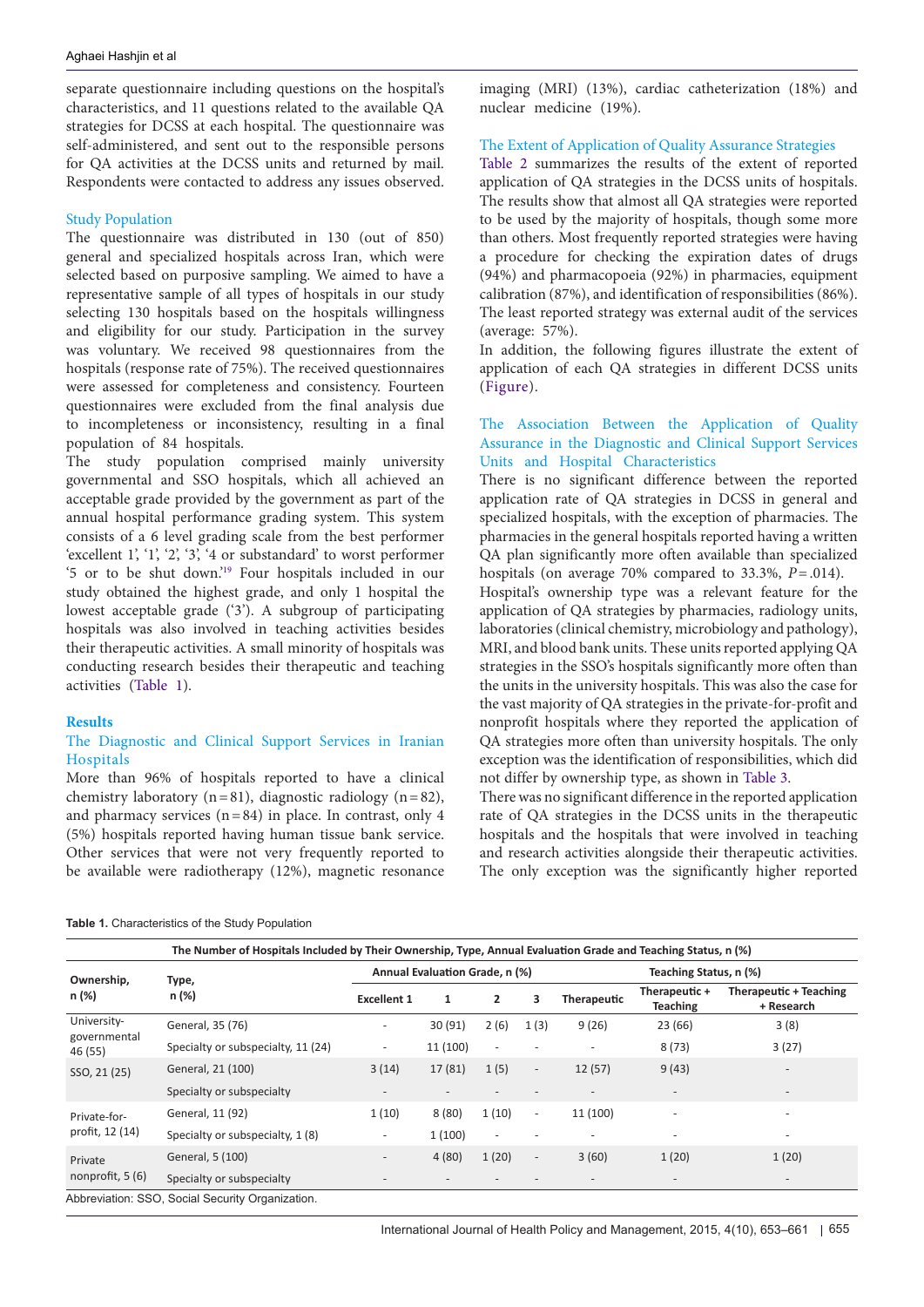<span id="page-3-0"></span>

| Units (%)<br>$\overline{1}$<br>86<br>26<br>74<br>79<br>20<br>$80\,$<br>29<br>43<br>92<br>26<br>74<br>54<br>29<br>71<br>$\frac{3}{2}$<br>$87$<br>$\overline{71}$<br>57<br>$\overline{21}$<br>6<br>$\infty$<br>83 (60)<br>78(56)<br>24 (17)<br>76(55)<br>36 (26)<br>64 (46)<br>93 (67)<br>82 (59)<br>94 (68)<br>17(12)<br>22 (16)<br>93 (67)<br>$(n = 72)$<br>18(13)<br>Blood<br>Bank<br>0(0)<br>0(0)<br>0(0)<br>0(0)<br>0(0)<br>6(4)<br>0(0)<br>7(5)<br>0(0)<br>0(0)<br>7(5)<br>83<br><b>Tissue Bank</b><br>Human<br>$(n = 4)$<br>50(1)<br>50(1)<br>50(1)<br>50(1)<br>50(1)<br>50(1)<br>50(1)<br>50(2)<br>50(1)<br>50(1)<br>50(1)<br>50(1)<br>50(1)<br>50(2)<br>50(1)<br>50(1)<br>50(2)<br>50(2)<br>50(1)<br>50(2)<br>50(2)<br>50(2)<br>50(1)<br>50(2)<br>50<br>Pharmacy<br>$(n = 84)$<br>23 (19)<br>29 (24)<br>54 (44)<br>26 (21)<br>84 (69)<br>35 (29)<br>21 (17)<br>79 (65)<br>77 (63)<br>37 (30)<br>63 (52)<br>71 (58)<br>46 (38)<br>92 (75)<br>74 (61)<br>94 (77)<br>16(13)<br>65 (53)<br>94 (77)<br>2(2)<br>2(2)<br>2(2)<br>2(2)<br>2(2)<br>2(2)<br>2(2)<br>6(5)<br>2(2)<br>4(3)<br>7(6)<br>2(2)<br>6(5)<br>2(2)<br>83<br>Catheterization<br>Cardiac<br>(n = 15)<br>$(01)$ 19<br>91 (10)<br>27(4)<br>27(3)<br>27(4)<br>27(3)<br>27(4)<br>82 (9)<br>27(4)<br>27(4)<br>27(4)<br>36 (4)<br>73(8)<br>27(4)<br>27(3)<br>73(8)<br>73 (8)<br>18(2)<br>27(3)<br>73(8)<br>9(1)<br>64(7)<br>27(4)<br>9(1)<br>78<br>Medicine<br>100 (11)<br>Nuclear<br>$(n = 16)$<br>91 (10)<br>91 (10)<br>31(5)<br>82 (9)<br>31(5)<br>18(2)<br>82 (9)<br>31(5)<br>36(4)<br>18(2)<br>31(5)<br>18(2)<br>82 (9)<br>31(5)<br>64(7)<br>31(5)<br>36(4)<br>31(5)<br>9(1)<br>64(7)<br>$\begin{pmatrix} 0 \\ 0 \end{pmatrix}$<br>9(1)<br>31(5)<br>82<br>CT Scan<br>$(n = 30)$<br>70 (21)<br>83 (25)<br>73 (22)<br>83 (25)<br>37(11)<br>63 (19)<br>93 (28)<br>93 (28)<br>73 (22)<br>17(5)<br>27(8)<br>30(9)<br>27(8)<br>17(5)<br>0(0)<br>0(0)<br>(0)<br>0(0)<br>0(0)<br>(0)<br>0(0)<br>7(2)<br>0(0)<br>7(2)<br>79<br>$\mathbf{I}$<br>$(n = 11)$<br>$11(1)$<br>18(2)<br>67(6)<br>11(1)<br>11(1)<br>44(4)<br>80(8)<br>22(2)<br>18(2)<br>33(3)<br>67(6)<br>18(2)<br>89(8)<br>33(3)<br>18(2)<br>89(8)<br>18(2)<br>89(8)<br>18(2)<br>78(7)<br>56(5)<br>20(2)<br>9(1)<br>18(2)<br>MRI<br>77<br>Radiotherapy<br>$(n = 10)$<br>20(1)<br>80 (4)<br>50(5)<br>20(1)<br>20(1)<br>80(4)<br>50(5)<br>60(3)<br>50(5)<br>80 (4)<br>50(5)<br>40(2)<br>60(3)<br>60(3)<br>80 (4)<br>50(5)<br>40(2)<br>60(3)<br>50(5)<br>40(2)<br>50(5)<br>40(2)<br>50(5)<br>20(1)<br>68<br>Radiology<br>24 (19)<br>53 (42)<br>$(n = 82)$<br>89 (70)<br>32 (25)<br>68 (54)<br>17(13)<br>83 (66)<br>15 (12)<br>85 (67)<br>24 (19)<br>76 (60)<br>91 (72)<br>76 (60)<br>47(37)<br>11(9)<br>4(3)<br>4(3)<br>4(3)<br>4(3)<br>4(3)<br>4(3)<br>9(7)<br>4(3)<br>4(3)<br>78<br>$\mathbf{I}$<br>Laboratory<br>Pathology<br>$(n = 69)$<br>90 (55)<br>18(11)<br>48 (29)<br>52 (31)<br>27 (16)<br>73 (44)<br>22(13)<br>62 (37)<br>82 (49)<br>42 (25)<br>58 (35)<br>87 (52)<br>78 (47)<br>38 (23)<br>10 (6)<br>$12(8)$<br>13(9)<br>13(8)<br>13(9)<br>13(9)<br>13(9)<br>13(9)<br>13(9)<br>13(9)<br>73<br>$\mathbf{L}$<br>$\,$<br>Microbiology<br>Laboratory<br>$(n = 80)$<br>20(15)<br>88 (68)<br>78 (60)<br>25 (19)<br>33 (26)<br>90 (70)<br>81 (62)<br>96 (74)<br>22(17)<br>95 (73)<br>75 (58)<br>67(52)<br>12(9)<br>10(8)<br>4(3)<br>4(3)<br>5(4)<br>4(3)<br>4(3)<br>4(3)<br>4(3)<br>4(3)<br>3(2)<br>3(2)<br>84<br>Laboratory ( $n = 81$ )<br>Clinical Chemistry<br>91 (69)<br>13 (10)<br>87 (66)<br>79 (60)<br>24 (18)<br>67(51)<br>16 (12)<br>95 (72)<br>21 (16)<br>91 (69)<br>76(58)<br>33 (25)<br>84 (63)<br>6(5)<br>6(5)<br>7(6)<br>6(5)<br>6(5)<br>5(4)<br>6(5)<br>9(7)<br>6(5)<br>6(5)<br>9(7)<br>84<br>Missing<br>Missing<br>Missing<br>Missing<br>Missing<br>Missing<br>Missing<br>Missing<br>Missing<br>Missing<br>Missing<br>Average application of strategies per<br>situation in different DCSS Units, n (%)<br>QA Strategies and Their Application<br>Yes<br>Yes<br>Yes<br>Yes<br>Yes<br>Yes<br>Yes<br>$\frac{1}{2}$<br>Yes<br>Yes<br>Yes<br>Yes<br>$\frac{1}{2}$<br>$\frac{1}{2}$<br>$\frac{1}{2}$<br>$\frac{1}{2}$<br>$\frac{1}{2}$<br>$\frac{1}{2}$<br>$\frac{1}{2}$<br>$\frac{1}{2}$<br>$\frac{1}{2}$<br>$\frac{1}{2}$<br>Checking drugs' expiration<br>national Pharmacopoeia?<br>Responsibilities identified<br>processes in this service?<br>Periodic external audit of<br>and laid down on paper?<br>Availability of written QA<br>Periodic internal audit of<br>Systematic evaluation of<br>procedures, guidelines<br>Inspection, calibration<br>Availability of written<br>Compliance with the<br>and maintenance of<br>collected data? (C)<br>and standards? (B)<br>Monitoring of key<br>equipment? (D) <sup>b</sup><br>service? (D)<br>service? (D)<br>plan? (B)<br>dates?<br>CPS?<br>$(A)^a$<br>$\odot$ |          |  |  |  | DCSS Unit |  |  |                                                     |
|-----------------------------------------------------------------------------------------------------------------------------------------------------------------------------------------------------------------------------------------------------------------------------------------------------------------------------------------------------------------------------------------------------------------------------------------------------------------------------------------------------------------------------------------------------------------------------------------------------------------------------------------------------------------------------------------------------------------------------------------------------------------------------------------------------------------------------------------------------------------------------------------------------------------------------------------------------------------------------------------------------------------------------------------------------------------------------------------------------------------------------------------------------------------------------------------------------------------------------------------------------------------------------------------------------------------------------------------------------------------------------------------------------------------------------------------------------------------------------------------------------------------------------------------------------------------------------------------------------------------------------------------------------------------------------------------------------------------------------------------------------------------------------------------------------------------------------------------------------------------------------------------------------------------------------------------------------------------------------------------------------------------------------------------------------------------------------------------------------------------------------------------------------------------------------------------------------------------------------------------------------------------------------------------------------------------------------------------------------------------------------------------------------------------------------------------------------------------------------------------------------------------------------------------------------------------------------------------------------------------------------------------------------------------------------------------------------------------------------------------------------------------------------------------------------------------------------------------------------------------------------------------------------------------------------------------------------------------------------------------------------------------------------------------------------------------------------------------------------------------------------------------------------------------------------------------------------------------------------------------------------------------------------------------------------------------------------------------------------------------------------------------------------------------------------------------------------------------------------------------------------------------------------------------------------------------------------------------------------------------------------------------------------------------------------------------------------------------------------------------------------------------------------------------------------------------------------------------------------------------------------------------------------------------------------------------------------------------------------------------------------------------------------------------------------------------------------------------------------------------------------------------------------------------------------------------------------------------------------------------------------------------------------------------------------------------------------------------------------------------------------------------------------------------------------------------------------------------------------------------------------------------------------------------------------------------------------------------------------------------------------------------------------------------------------------------------------------------------------------------------------------------------------------------------------------------------------------------------------|----------|--|--|--|-----------|--|--|-----------------------------------------------------|
|                                                                                                                                                                                                                                                                                                                                                                                                                                                                                                                                                                                                                                                                                                                                                                                                                                                                                                                                                                                                                                                                                                                                                                                                                                                                                                                                                                                                                                                                                                                                                                                                                                                                                                                                                                                                                                                                                                                                                                                                                                                                                                                                                                                                                                                                                                                                                                                                                                                                                                                                                                                                                                                                                                                                                                                                                                                                                                                                                                                                                                                                                                                                                                                                                                                                                                                                                                                                                                                                                                                                                                                                                                                                                                                                                                                                                                                                                                                                                                                                                                                                                                                                                                                                                                                                                                                                                                                                                                                                                                                                                                                                                                                                                                                                                                                                                                                     |          |  |  |  |           |  |  | Average Application Rate<br>Per Strategy Across All |
|                                                                                                                                                                                                                                                                                                                                                                                                                                                                                                                                                                                                                                                                                                                                                                                                                                                                                                                                                                                                                                                                                                                                                                                                                                                                                                                                                                                                                                                                                                                                                                                                                                                                                                                                                                                                                                                                                                                                                                                                                                                                                                                                                                                                                                                                                                                                                                                                                                                                                                                                                                                                                                                                                                                                                                                                                                                                                                                                                                                                                                                                                                                                                                                                                                                                                                                                                                                                                                                                                                                                                                                                                                                                                                                                                                                                                                                                                                                                                                                                                                                                                                                                                                                                                                                                                                                                                                                                                                                                                                                                                                                                                                                                                                                                                                                                                                                     |          |  |  |  |           |  |  |                                                     |
|                                                                                                                                                                                                                                                                                                                                                                                                                                                                                                                                                                                                                                                                                                                                                                                                                                                                                                                                                                                                                                                                                                                                                                                                                                                                                                                                                                                                                                                                                                                                                                                                                                                                                                                                                                                                                                                                                                                                                                                                                                                                                                                                                                                                                                                                                                                                                                                                                                                                                                                                                                                                                                                                                                                                                                                                                                                                                                                                                                                                                                                                                                                                                                                                                                                                                                                                                                                                                                                                                                                                                                                                                                                                                                                                                                                                                                                                                                                                                                                                                                                                                                                                                                                                                                                                                                                                                                                                                                                                                                                                                                                                                                                                                                                                                                                                                                                     |          |  |  |  |           |  |  |                                                     |
|                                                                                                                                                                                                                                                                                                                                                                                                                                                                                                                                                                                                                                                                                                                                                                                                                                                                                                                                                                                                                                                                                                                                                                                                                                                                                                                                                                                                                                                                                                                                                                                                                                                                                                                                                                                                                                                                                                                                                                                                                                                                                                                                                                                                                                                                                                                                                                                                                                                                                                                                                                                                                                                                                                                                                                                                                                                                                                                                                                                                                                                                                                                                                                                                                                                                                                                                                                                                                                                                                                                                                                                                                                                                                                                                                                                                                                                                                                                                                                                                                                                                                                                                                                                                                                                                                                                                                                                                                                                                                                                                                                                                                                                                                                                                                                                                                                                     |          |  |  |  |           |  |  |                                                     |
|                                                                                                                                                                                                                                                                                                                                                                                                                                                                                                                                                                                                                                                                                                                                                                                                                                                                                                                                                                                                                                                                                                                                                                                                                                                                                                                                                                                                                                                                                                                                                                                                                                                                                                                                                                                                                                                                                                                                                                                                                                                                                                                                                                                                                                                                                                                                                                                                                                                                                                                                                                                                                                                                                                                                                                                                                                                                                                                                                                                                                                                                                                                                                                                                                                                                                                                                                                                                                                                                                                                                                                                                                                                                                                                                                                                                                                                                                                                                                                                                                                                                                                                                                                                                                                                                                                                                                                                                                                                                                                                                                                                                                                                                                                                                                                                                                                                     |          |  |  |  |           |  |  |                                                     |
|                                                                                                                                                                                                                                                                                                                                                                                                                                                                                                                                                                                                                                                                                                                                                                                                                                                                                                                                                                                                                                                                                                                                                                                                                                                                                                                                                                                                                                                                                                                                                                                                                                                                                                                                                                                                                                                                                                                                                                                                                                                                                                                                                                                                                                                                                                                                                                                                                                                                                                                                                                                                                                                                                                                                                                                                                                                                                                                                                                                                                                                                                                                                                                                                                                                                                                                                                                                                                                                                                                                                                                                                                                                                                                                                                                                                                                                                                                                                                                                                                                                                                                                                                                                                                                                                                                                                                                                                                                                                                                                                                                                                                                                                                                                                                                                                                                                     |          |  |  |  |           |  |  |                                                     |
|                                                                                                                                                                                                                                                                                                                                                                                                                                                                                                                                                                                                                                                                                                                                                                                                                                                                                                                                                                                                                                                                                                                                                                                                                                                                                                                                                                                                                                                                                                                                                                                                                                                                                                                                                                                                                                                                                                                                                                                                                                                                                                                                                                                                                                                                                                                                                                                                                                                                                                                                                                                                                                                                                                                                                                                                                                                                                                                                                                                                                                                                                                                                                                                                                                                                                                                                                                                                                                                                                                                                                                                                                                                                                                                                                                                                                                                                                                                                                                                                                                                                                                                                                                                                                                                                                                                                                                                                                                                                                                                                                                                                                                                                                                                                                                                                                                                     |          |  |  |  |           |  |  |                                                     |
|                                                                                                                                                                                                                                                                                                                                                                                                                                                                                                                                                                                                                                                                                                                                                                                                                                                                                                                                                                                                                                                                                                                                                                                                                                                                                                                                                                                                                                                                                                                                                                                                                                                                                                                                                                                                                                                                                                                                                                                                                                                                                                                                                                                                                                                                                                                                                                                                                                                                                                                                                                                                                                                                                                                                                                                                                                                                                                                                                                                                                                                                                                                                                                                                                                                                                                                                                                                                                                                                                                                                                                                                                                                                                                                                                                                                                                                                                                                                                                                                                                                                                                                                                                                                                                                                                                                                                                                                                                                                                                                                                                                                                                                                                                                                                                                                                                                     |          |  |  |  |           |  |  |                                                     |
|                                                                                                                                                                                                                                                                                                                                                                                                                                                                                                                                                                                                                                                                                                                                                                                                                                                                                                                                                                                                                                                                                                                                                                                                                                                                                                                                                                                                                                                                                                                                                                                                                                                                                                                                                                                                                                                                                                                                                                                                                                                                                                                                                                                                                                                                                                                                                                                                                                                                                                                                                                                                                                                                                                                                                                                                                                                                                                                                                                                                                                                                                                                                                                                                                                                                                                                                                                                                                                                                                                                                                                                                                                                                                                                                                                                                                                                                                                                                                                                                                                                                                                                                                                                                                                                                                                                                                                                                                                                                                                                                                                                                                                                                                                                                                                                                                                                     |          |  |  |  |           |  |  |                                                     |
|                                                                                                                                                                                                                                                                                                                                                                                                                                                                                                                                                                                                                                                                                                                                                                                                                                                                                                                                                                                                                                                                                                                                                                                                                                                                                                                                                                                                                                                                                                                                                                                                                                                                                                                                                                                                                                                                                                                                                                                                                                                                                                                                                                                                                                                                                                                                                                                                                                                                                                                                                                                                                                                                                                                                                                                                                                                                                                                                                                                                                                                                                                                                                                                                                                                                                                                                                                                                                                                                                                                                                                                                                                                                                                                                                                                                                                                                                                                                                                                                                                                                                                                                                                                                                                                                                                                                                                                                                                                                                                                                                                                                                                                                                                                                                                                                                                                     |          |  |  |  |           |  |  |                                                     |
|                                                                                                                                                                                                                                                                                                                                                                                                                                                                                                                                                                                                                                                                                                                                                                                                                                                                                                                                                                                                                                                                                                                                                                                                                                                                                                                                                                                                                                                                                                                                                                                                                                                                                                                                                                                                                                                                                                                                                                                                                                                                                                                                                                                                                                                                                                                                                                                                                                                                                                                                                                                                                                                                                                                                                                                                                                                                                                                                                                                                                                                                                                                                                                                                                                                                                                                                                                                                                                                                                                                                                                                                                                                                                                                                                                                                                                                                                                                                                                                                                                                                                                                                                                                                                                                                                                                                                                                                                                                                                                                                                                                                                                                                                                                                                                                                                                                     |          |  |  |  |           |  |  |                                                     |
|                                                                                                                                                                                                                                                                                                                                                                                                                                                                                                                                                                                                                                                                                                                                                                                                                                                                                                                                                                                                                                                                                                                                                                                                                                                                                                                                                                                                                                                                                                                                                                                                                                                                                                                                                                                                                                                                                                                                                                                                                                                                                                                                                                                                                                                                                                                                                                                                                                                                                                                                                                                                                                                                                                                                                                                                                                                                                                                                                                                                                                                                                                                                                                                                                                                                                                                                                                                                                                                                                                                                                                                                                                                                                                                                                                                                                                                                                                                                                                                                                                                                                                                                                                                                                                                                                                                                                                                                                                                                                                                                                                                                                                                                                                                                                                                                                                                     |          |  |  |  |           |  |  |                                                     |
|                                                                                                                                                                                                                                                                                                                                                                                                                                                                                                                                                                                                                                                                                                                                                                                                                                                                                                                                                                                                                                                                                                                                                                                                                                                                                                                                                                                                                                                                                                                                                                                                                                                                                                                                                                                                                                                                                                                                                                                                                                                                                                                                                                                                                                                                                                                                                                                                                                                                                                                                                                                                                                                                                                                                                                                                                                                                                                                                                                                                                                                                                                                                                                                                                                                                                                                                                                                                                                                                                                                                                                                                                                                                                                                                                                                                                                                                                                                                                                                                                                                                                                                                                                                                                                                                                                                                                                                                                                                                                                                                                                                                                                                                                                                                                                                                                                                     |          |  |  |  |           |  |  |                                                     |
|                                                                                                                                                                                                                                                                                                                                                                                                                                                                                                                                                                                                                                                                                                                                                                                                                                                                                                                                                                                                                                                                                                                                                                                                                                                                                                                                                                                                                                                                                                                                                                                                                                                                                                                                                                                                                                                                                                                                                                                                                                                                                                                                                                                                                                                                                                                                                                                                                                                                                                                                                                                                                                                                                                                                                                                                                                                                                                                                                                                                                                                                                                                                                                                                                                                                                                                                                                                                                                                                                                                                                                                                                                                                                                                                                                                                                                                                                                                                                                                                                                                                                                                                                                                                                                                                                                                                                                                                                                                                                                                                                                                                                                                                                                                                                                                                                                                     |          |  |  |  |           |  |  |                                                     |
|                                                                                                                                                                                                                                                                                                                                                                                                                                                                                                                                                                                                                                                                                                                                                                                                                                                                                                                                                                                                                                                                                                                                                                                                                                                                                                                                                                                                                                                                                                                                                                                                                                                                                                                                                                                                                                                                                                                                                                                                                                                                                                                                                                                                                                                                                                                                                                                                                                                                                                                                                                                                                                                                                                                                                                                                                                                                                                                                                                                                                                                                                                                                                                                                                                                                                                                                                                                                                                                                                                                                                                                                                                                                                                                                                                                                                                                                                                                                                                                                                                                                                                                                                                                                                                                                                                                                                                                                                                                                                                                                                                                                                                                                                                                                                                                                                                                     |          |  |  |  |           |  |  |                                                     |
|                                                                                                                                                                                                                                                                                                                                                                                                                                                                                                                                                                                                                                                                                                                                                                                                                                                                                                                                                                                                                                                                                                                                                                                                                                                                                                                                                                                                                                                                                                                                                                                                                                                                                                                                                                                                                                                                                                                                                                                                                                                                                                                                                                                                                                                                                                                                                                                                                                                                                                                                                                                                                                                                                                                                                                                                                                                                                                                                                                                                                                                                                                                                                                                                                                                                                                                                                                                                                                                                                                                                                                                                                                                                                                                                                                                                                                                                                                                                                                                                                                                                                                                                                                                                                                                                                                                                                                                                                                                                                                                                                                                                                                                                                                                                                                                                                                                     |          |  |  |  |           |  |  |                                                     |
|                                                                                                                                                                                                                                                                                                                                                                                                                                                                                                                                                                                                                                                                                                                                                                                                                                                                                                                                                                                                                                                                                                                                                                                                                                                                                                                                                                                                                                                                                                                                                                                                                                                                                                                                                                                                                                                                                                                                                                                                                                                                                                                                                                                                                                                                                                                                                                                                                                                                                                                                                                                                                                                                                                                                                                                                                                                                                                                                                                                                                                                                                                                                                                                                                                                                                                                                                                                                                                                                                                                                                                                                                                                                                                                                                                                                                                                                                                                                                                                                                                                                                                                                                                                                                                                                                                                                                                                                                                                                                                                                                                                                                                                                                                                                                                                                                                                     |          |  |  |  |           |  |  |                                                     |
|                                                                                                                                                                                                                                                                                                                                                                                                                                                                                                                                                                                                                                                                                                                                                                                                                                                                                                                                                                                                                                                                                                                                                                                                                                                                                                                                                                                                                                                                                                                                                                                                                                                                                                                                                                                                                                                                                                                                                                                                                                                                                                                                                                                                                                                                                                                                                                                                                                                                                                                                                                                                                                                                                                                                                                                                                                                                                                                                                                                                                                                                                                                                                                                                                                                                                                                                                                                                                                                                                                                                                                                                                                                                                                                                                                                                                                                                                                                                                                                                                                                                                                                                                                                                                                                                                                                                                                                                                                                                                                                                                                                                                                                                                                                                                                                                                                                     |          |  |  |  |           |  |  |                                                     |
|                                                                                                                                                                                                                                                                                                                                                                                                                                                                                                                                                                                                                                                                                                                                                                                                                                                                                                                                                                                                                                                                                                                                                                                                                                                                                                                                                                                                                                                                                                                                                                                                                                                                                                                                                                                                                                                                                                                                                                                                                                                                                                                                                                                                                                                                                                                                                                                                                                                                                                                                                                                                                                                                                                                                                                                                                                                                                                                                                                                                                                                                                                                                                                                                                                                                                                                                                                                                                                                                                                                                                                                                                                                                                                                                                                                                                                                                                                                                                                                                                                                                                                                                                                                                                                                                                                                                                                                                                                                                                                                                                                                                                                                                                                                                                                                                                                                     |          |  |  |  |           |  |  |                                                     |
|                                                                                                                                                                                                                                                                                                                                                                                                                                                                                                                                                                                                                                                                                                                                                                                                                                                                                                                                                                                                                                                                                                                                                                                                                                                                                                                                                                                                                                                                                                                                                                                                                                                                                                                                                                                                                                                                                                                                                                                                                                                                                                                                                                                                                                                                                                                                                                                                                                                                                                                                                                                                                                                                                                                                                                                                                                                                                                                                                                                                                                                                                                                                                                                                                                                                                                                                                                                                                                                                                                                                                                                                                                                                                                                                                                                                                                                                                                                                                                                                                                                                                                                                                                                                                                                                                                                                                                                                                                                                                                                                                                                                                                                                                                                                                                                                                                                     |          |  |  |  |           |  |  |                                                     |
|                                                                                                                                                                                                                                                                                                                                                                                                                                                                                                                                                                                                                                                                                                                                                                                                                                                                                                                                                                                                                                                                                                                                                                                                                                                                                                                                                                                                                                                                                                                                                                                                                                                                                                                                                                                                                                                                                                                                                                                                                                                                                                                                                                                                                                                                                                                                                                                                                                                                                                                                                                                                                                                                                                                                                                                                                                                                                                                                                                                                                                                                                                                                                                                                                                                                                                                                                                                                                                                                                                                                                                                                                                                                                                                                                                                                                                                                                                                                                                                                                                                                                                                                                                                                                                                                                                                                                                                                                                                                                                                                                                                                                                                                                                                                                                                                                                                     |          |  |  |  |           |  |  |                                                     |
|                                                                                                                                                                                                                                                                                                                                                                                                                                                                                                                                                                                                                                                                                                                                                                                                                                                                                                                                                                                                                                                                                                                                                                                                                                                                                                                                                                                                                                                                                                                                                                                                                                                                                                                                                                                                                                                                                                                                                                                                                                                                                                                                                                                                                                                                                                                                                                                                                                                                                                                                                                                                                                                                                                                                                                                                                                                                                                                                                                                                                                                                                                                                                                                                                                                                                                                                                                                                                                                                                                                                                                                                                                                                                                                                                                                                                                                                                                                                                                                                                                                                                                                                                                                                                                                                                                                                                                                                                                                                                                                                                                                                                                                                                                                                                                                                                                                     |          |  |  |  |           |  |  |                                                     |
|                                                                                                                                                                                                                                                                                                                                                                                                                                                                                                                                                                                                                                                                                                                                                                                                                                                                                                                                                                                                                                                                                                                                                                                                                                                                                                                                                                                                                                                                                                                                                                                                                                                                                                                                                                                                                                                                                                                                                                                                                                                                                                                                                                                                                                                                                                                                                                                                                                                                                                                                                                                                                                                                                                                                                                                                                                                                                                                                                                                                                                                                                                                                                                                                                                                                                                                                                                                                                                                                                                                                                                                                                                                                                                                                                                                                                                                                                                                                                                                                                                                                                                                                                                                                                                                                                                                                                                                                                                                                                                                                                                                                                                                                                                                                                                                                                                                     |          |  |  |  |           |  |  |                                                     |
|                                                                                                                                                                                                                                                                                                                                                                                                                                                                                                                                                                                                                                                                                                                                                                                                                                                                                                                                                                                                                                                                                                                                                                                                                                                                                                                                                                                                                                                                                                                                                                                                                                                                                                                                                                                                                                                                                                                                                                                                                                                                                                                                                                                                                                                                                                                                                                                                                                                                                                                                                                                                                                                                                                                                                                                                                                                                                                                                                                                                                                                                                                                                                                                                                                                                                                                                                                                                                                                                                                                                                                                                                                                                                                                                                                                                                                                                                                                                                                                                                                                                                                                                                                                                                                                                                                                                                                                                                                                                                                                                                                                                                                                                                                                                                                                                                                                     |          |  |  |  |           |  |  |                                                     |
|                                                                                                                                                                                                                                                                                                                                                                                                                                                                                                                                                                                                                                                                                                                                                                                                                                                                                                                                                                                                                                                                                                                                                                                                                                                                                                                                                                                                                                                                                                                                                                                                                                                                                                                                                                                                                                                                                                                                                                                                                                                                                                                                                                                                                                                                                                                                                                                                                                                                                                                                                                                                                                                                                                                                                                                                                                                                                                                                                                                                                                                                                                                                                                                                                                                                                                                                                                                                                                                                                                                                                                                                                                                                                                                                                                                                                                                                                                                                                                                                                                                                                                                                                                                                                                                                                                                                                                                                                                                                                                                                                                                                                                                                                                                                                                                                                                                     |          |  |  |  |           |  |  |                                                     |
|                                                                                                                                                                                                                                                                                                                                                                                                                                                                                                                                                                                                                                                                                                                                                                                                                                                                                                                                                                                                                                                                                                                                                                                                                                                                                                                                                                                                                                                                                                                                                                                                                                                                                                                                                                                                                                                                                                                                                                                                                                                                                                                                                                                                                                                                                                                                                                                                                                                                                                                                                                                                                                                                                                                                                                                                                                                                                                                                                                                                                                                                                                                                                                                                                                                                                                                                                                                                                                                                                                                                                                                                                                                                                                                                                                                                                                                                                                                                                                                                                                                                                                                                                                                                                                                                                                                                                                                                                                                                                                                                                                                                                                                                                                                                                                                                                                                     |          |  |  |  |           |  |  |                                                     |
|                                                                                                                                                                                                                                                                                                                                                                                                                                                                                                                                                                                                                                                                                                                                                                                                                                                                                                                                                                                                                                                                                                                                                                                                                                                                                                                                                                                                                                                                                                                                                                                                                                                                                                                                                                                                                                                                                                                                                                                                                                                                                                                                                                                                                                                                                                                                                                                                                                                                                                                                                                                                                                                                                                                                                                                                                                                                                                                                                                                                                                                                                                                                                                                                                                                                                                                                                                                                                                                                                                                                                                                                                                                                                                                                                                                                                                                                                                                                                                                                                                                                                                                                                                                                                                                                                                                                                                                                                                                                                                                                                                                                                                                                                                                                                                                                                                                     |          |  |  |  |           |  |  |                                                     |
|                                                                                                                                                                                                                                                                                                                                                                                                                                                                                                                                                                                                                                                                                                                                                                                                                                                                                                                                                                                                                                                                                                                                                                                                                                                                                                                                                                                                                                                                                                                                                                                                                                                                                                                                                                                                                                                                                                                                                                                                                                                                                                                                                                                                                                                                                                                                                                                                                                                                                                                                                                                                                                                                                                                                                                                                                                                                                                                                                                                                                                                                                                                                                                                                                                                                                                                                                                                                                                                                                                                                                                                                                                                                                                                                                                                                                                                                                                                                                                                                                                                                                                                                                                                                                                                                                                                                                                                                                                                                                                                                                                                                                                                                                                                                                                                                                                                     |          |  |  |  |           |  |  |                                                     |
|                                                                                                                                                                                                                                                                                                                                                                                                                                                                                                                                                                                                                                                                                                                                                                                                                                                                                                                                                                                                                                                                                                                                                                                                                                                                                                                                                                                                                                                                                                                                                                                                                                                                                                                                                                                                                                                                                                                                                                                                                                                                                                                                                                                                                                                                                                                                                                                                                                                                                                                                                                                                                                                                                                                                                                                                                                                                                                                                                                                                                                                                                                                                                                                                                                                                                                                                                                                                                                                                                                                                                                                                                                                                                                                                                                                                                                                                                                                                                                                                                                                                                                                                                                                                                                                                                                                                                                                                                                                                                                                                                                                                                                                                                                                                                                                                                                                     |          |  |  |  |           |  |  |                                                     |
|                                                                                                                                                                                                                                                                                                                                                                                                                                                                                                                                                                                                                                                                                                                                                                                                                                                                                                                                                                                                                                                                                                                                                                                                                                                                                                                                                                                                                                                                                                                                                                                                                                                                                                                                                                                                                                                                                                                                                                                                                                                                                                                                                                                                                                                                                                                                                                                                                                                                                                                                                                                                                                                                                                                                                                                                                                                                                                                                                                                                                                                                                                                                                                                                                                                                                                                                                                                                                                                                                                                                                                                                                                                                                                                                                                                                                                                                                                                                                                                                                                                                                                                                                                                                                                                                                                                                                                                                                                                                                                                                                                                                                                                                                                                                                                                                                                                     |          |  |  |  |           |  |  |                                                     |
|                                                                                                                                                                                                                                                                                                                                                                                                                                                                                                                                                                                                                                                                                                                                                                                                                                                                                                                                                                                                                                                                                                                                                                                                                                                                                                                                                                                                                                                                                                                                                                                                                                                                                                                                                                                                                                                                                                                                                                                                                                                                                                                                                                                                                                                                                                                                                                                                                                                                                                                                                                                                                                                                                                                                                                                                                                                                                                                                                                                                                                                                                                                                                                                                                                                                                                                                                                                                                                                                                                                                                                                                                                                                                                                                                                                                                                                                                                                                                                                                                                                                                                                                                                                                                                                                                                                                                                                                                                                                                                                                                                                                                                                                                                                                                                                                                                                     |          |  |  |  |           |  |  |                                                     |
|                                                                                                                                                                                                                                                                                                                                                                                                                                                                                                                                                                                                                                                                                                                                                                                                                                                                                                                                                                                                                                                                                                                                                                                                                                                                                                                                                                                                                                                                                                                                                                                                                                                                                                                                                                                                                                                                                                                                                                                                                                                                                                                                                                                                                                                                                                                                                                                                                                                                                                                                                                                                                                                                                                                                                                                                                                                                                                                                                                                                                                                                                                                                                                                                                                                                                                                                                                                                                                                                                                                                                                                                                                                                                                                                                                                                                                                                                                                                                                                                                                                                                                                                                                                                                                                                                                                                                                                                                                                                                                                                                                                                                                                                                                                                                                                                                                                     |          |  |  |  |           |  |  |                                                     |
|                                                                                                                                                                                                                                                                                                                                                                                                                                                                                                                                                                                                                                                                                                                                                                                                                                                                                                                                                                                                                                                                                                                                                                                                                                                                                                                                                                                                                                                                                                                                                                                                                                                                                                                                                                                                                                                                                                                                                                                                                                                                                                                                                                                                                                                                                                                                                                                                                                                                                                                                                                                                                                                                                                                                                                                                                                                                                                                                                                                                                                                                                                                                                                                                                                                                                                                                                                                                                                                                                                                                                                                                                                                                                                                                                                                                                                                                                                                                                                                                                                                                                                                                                                                                                                                                                                                                                                                                                                                                                                                                                                                                                                                                                                                                                                                                                                                     |          |  |  |  |           |  |  |                                                     |
|                                                                                                                                                                                                                                                                                                                                                                                                                                                                                                                                                                                                                                                                                                                                                                                                                                                                                                                                                                                                                                                                                                                                                                                                                                                                                                                                                                                                                                                                                                                                                                                                                                                                                                                                                                                                                                                                                                                                                                                                                                                                                                                                                                                                                                                                                                                                                                                                                                                                                                                                                                                                                                                                                                                                                                                                                                                                                                                                                                                                                                                                                                                                                                                                                                                                                                                                                                                                                                                                                                                                                                                                                                                                                                                                                                                                                                                                                                                                                                                                                                                                                                                                                                                                                                                                                                                                                                                                                                                                                                                                                                                                                                                                                                                                                                                                                                                     |          |  |  |  |           |  |  |                                                     |
|                                                                                                                                                                                                                                                                                                                                                                                                                                                                                                                                                                                                                                                                                                                                                                                                                                                                                                                                                                                                                                                                                                                                                                                                                                                                                                                                                                                                                                                                                                                                                                                                                                                                                                                                                                                                                                                                                                                                                                                                                                                                                                                                                                                                                                                                                                                                                                                                                                                                                                                                                                                                                                                                                                                                                                                                                                                                                                                                                                                                                                                                                                                                                                                                                                                                                                                                                                                                                                                                                                                                                                                                                                                                                                                                                                                                                                                                                                                                                                                                                                                                                                                                                                                                                                                                                                                                                                                                                                                                                                                                                                                                                                                                                                                                                                                                                                                     | unit (%) |  |  |  |           |  |  |                                                     |

Aghaei Hashjin et al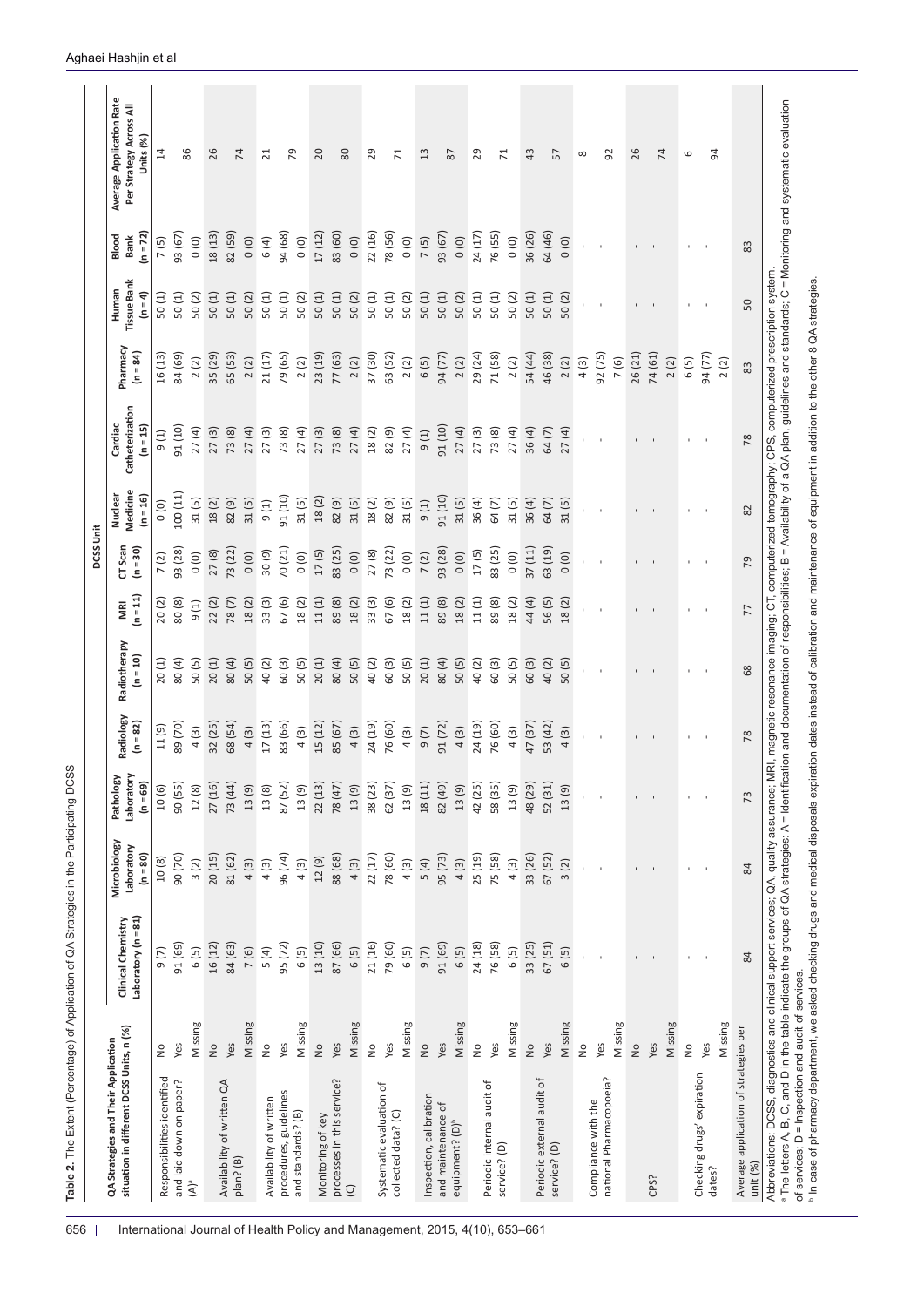







<span id="page-4-0"></span>







**Figure.** The Extent of Application of QA Strategies in the Participating DCSS Units. Abbreviations: CC, clinical chemistry laboratory; MB, microbiology laboratory; PA, pathology laboratory; RD, radiology; RT, radiotherapy; MRI, magnetic resonance imaging; CTS, computerized tomography scan; NM, nuclear medicine; CZ, cardiac catheterization; PH, pharmacy; HU, human tissue bank; BB, blood bank; DCSS, diagnostics and clinical support services; QA, quality assurance.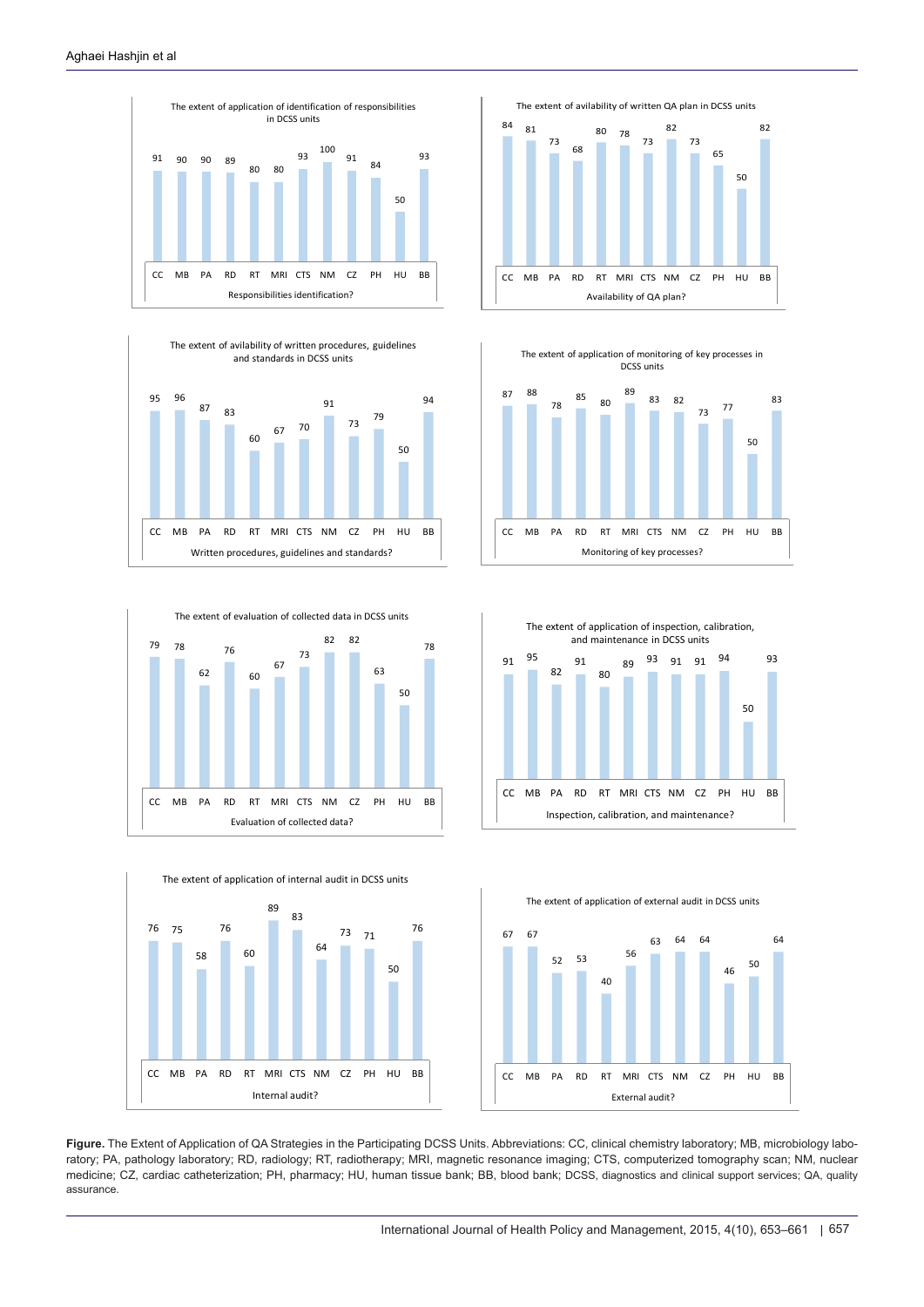| <b>QA Strategies Category</b>                                                                                    | <b>QA Strategies Subgroups</b>                                   | <b>DCSS Unit</b>              | The Application Rate of Strategy by<br>the Ownership of Hospitals (%) |      |                                                                                                                                                                                                                                                            |                         | P    |
|------------------------------------------------------------------------------------------------------------------|------------------------------------------------------------------|-------------------------------|-----------------------------------------------------------------------|------|------------------------------------------------------------------------------------------------------------------------------------------------------------------------------------------------------------------------------------------------------------|-------------------------|------|
|                                                                                                                  |                                                                  |                               | <b>University</b>                                                     | SSO  | PFP<br><b>PNP</b><br>60<br>58.3<br>80.0<br>60<br>100<br>60<br>100<br>100<br>100<br>100<br>100<br>80<br>77.8<br>100<br>75.0<br>20<br>100<br>60<br>90.0<br>60<br>100<br>0<br>80<br>100<br>100<br>100<br>60<br>75.0<br>90.0<br>60<br>72.7<br>40<br>72.7<br>40 |                         |      |
| A) Identification of<br>responsibilities                                                                         | Responsibilities identified and laid<br>down on paper?           |                               |                                                                       |      |                                                                                                                                                                                                                                                            |                         |      |
|                                                                                                                  | Availability of written QA plan?                                 | Pharmacy                      | 53.3                                                                  | 95.0 |                                                                                                                                                                                                                                                            |                         | .013 |
| B) Availability of QA plan,<br>guidelines and standards<br>C) Monitoring and systematic<br>evaluation of service |                                                                  | Radiology                     | 53.5                                                                  | 95.2 |                                                                                                                                                                                                                                                            |                         | .007 |
|                                                                                                                  | Availability of written procedures,<br>guidelines and standards? | Pharmacy                      | 66.7                                                                  | 100  |                                                                                                                                                                                                                                                            | 50<br>$\mathbf 0$<br>20 | .003 |
|                                                                                                                  |                                                                  | Clinical chemistry laboratory | 75.5                                                                  | 100  |                                                                                                                                                                                                                                                            |                         | .020 |
| D) Inspection and audit of<br>service                                                                            | Monitoring of key processes in this<br>service?                  | Microbiology laboratory       | 78.6                                                                  | 100  |                                                                                                                                                                                                                                                            |                         | .037 |
|                                                                                                                  |                                                                  | Pharmacy                      | 62.2                                                                  | 95.0 |                                                                                                                                                                                                                                                            |                         | .005 |
|                                                                                                                  | Systematic evaluation of collected                               | Pathology laboratory          | 47.1                                                                  | 75.0 |                                                                                                                                                                                                                                                            |                         | .045 |
|                                                                                                                  | data?                                                            | Pharmacy                      | 51.1                                                                  | 95.0 |                                                                                                                                                                                                                                                            |                         | .001 |
|                                                                                                                  |                                                                  | Clinical chemistry laboratory | 87.8                                                                  | 100  |                                                                                                                                                                                                                                                            |                         | .027 |
|                                                                                                                  | Inspection, calibration and<br>maintenance of equipment?         | Radiology                     | 90.7                                                                  | 100  |                                                                                                                                                                                                                                                            |                         | .045 |
|                                                                                                                  |                                                                  | <b>MRI</b>                    | 100                                                                   | 100  |                                                                                                                                                                                                                                                            |                         | .029 |
|                                                                                                                  |                                                                  | Pathology laboratory          | 38.2                                                                  | 75.0 | 80.0<br>50.0<br>50.0                                                                                                                                                                                                                                       | .002                    |      |
|                                                                                                                  | Periodic internal audit of service?                              | Microbiology laboratory       | 61.9                                                                  | 84.2 |                                                                                                                                                                                                                                                            |                         | .018 |
|                                                                                                                  |                                                                  | Pharmacy                      | 60.0                                                                  | 95.0 |                                                                                                                                                                                                                                                            |                         | .035 |
|                                                                                                                  |                                                                  | Radiology                     | 65.1                                                                  | 95.2 |                                                                                                                                                                                                                                                            |                         | .032 |
|                                                                                                                  |                                                                  | Clinical chemistry laboratory | 53.7                                                                  | 100  |                                                                                                                                                                                                                                                            |                         | .002 |
|                                                                                                                  |                                                                  | Microbiology laboratory       | 54.8                                                                  | 100  |                                                                                                                                                                                                                                                            |                         | .003 |
|                                                                                                                  | Periodic external audit of service?                              | <b>Blood bank</b>             | 48.7                                                                  | 89.5 |                                                                                                                                                                                                                                                            |                         | .013 |
|                                                                                                                  |                                                                  | Pharmacy                      | 31.1                                                                  | 90.0 |                                                                                                                                                                                                                                                            |                         | .000 |
|                                                                                                                  |                                                                  | Radiology                     | 37.2                                                                  | 95.2 |                                                                                                                                                                                                                                                            |                         | .000 |

<span id="page-5-0"></span>**Table 3**. The Associations Between the Extent of Application of QA Strategies in DCSS units and Ownership of Hospitals

Abbreviations: DCSS, diagnostics and clinical support services; QA, quality assurance; MRI, magnetic resonance imaging; SSO, Social Security Organization; PFP, private-for-profit; PNP, private nonprofit.

availability of a written QA plan in the radiology departments in the hospitals which were involved in research activities besides their therapeutic and teaching activities (*P*=.036). The availability of a written QA plan in the therapeutic, therapeutic/teaching, and therapeutic/teaching/research hospitals were reported by 75.8%, 56.4% and 100% of the hospitals, respectively.

The radiology, MRI, computerized tomography (CT) scan, nuclear medicine and radiotherapy departments in the hospitals with different annual performance evaluation grades were significantly different in the reported identification of responsibilities, availability of a written QA plan, monitoring of key processes and systematic evaluation of collected data strategies as shown in [Table 4](#page-6-0).

The identification of responsibilities (except in the radiology departments), availability of a written QA plan, monitoring of key processes and systematic evaluation of collected data in the radiology, MRI, CT scan, nuclear medicine and radiotherapy departments were significantly more often reported in the grade 1 hospitals compared to the excellent 1 hospitals.

There is no significant difference between the reported application rate of having pharmacopoeia and a CPS available, and checking drugs expiration dates in the pharmacies in different (general/specialized and teaching/nonteaching) hospitals.

# **Discussion**

We studied the extent of application of 4 groups of QA strategies (representing the managerial cycle) by inpatient DCSS units and its association with the key characteristics of Iranian hospitals. To our best knowledge, this is the first study that explores the application of specific QA strategies in the DCSS units in Iranian hospitals. However, the study has some limitations concerning the sample size and composition of the study population. First of all, the study is limited to the DCSS units that are located within Iranian hospitals excluding DCSS in outpatient units. Because of time and financial limitations we were not able to expand our study sample to the DCSS units outside of hospitals. Moreover, the DCSS units outside of hospitals are mostly part of the private sector in Iran. As a result, they are not statutorily obliged to participate in research. Secondly, the study population included a relatively small number of specialized DCSS units such as human tissue bank or radiotherapy departments compared to the total number of DCSS units in Iran, which is a reflection of the relatively small number of available specialized DCSS units across the country. Nevertheless, we belief our study provides a good indication of the current state of affairs concerning the use of QA strategies by DCSS units in hospitals. Finally, the use of a purposive sampling method and a self-reported questionnaire in this study might have led to some biases in the results. For instance, respondents may be more likely to report a better performance in application of QA strategies. To minimize the possible biases because of purposive sampling, we checked all data on any inconsistencies and uncertainties. We conducted follow up conversations with respondents for any identified uncertain and unclear data and excluded data which were unlikely based on our experiences.

Our study revealed that all strategies were reported to be widely used (ranging 57%-94%) by the DCSS. Most frequently reported strategies were checking the expiration date of drugs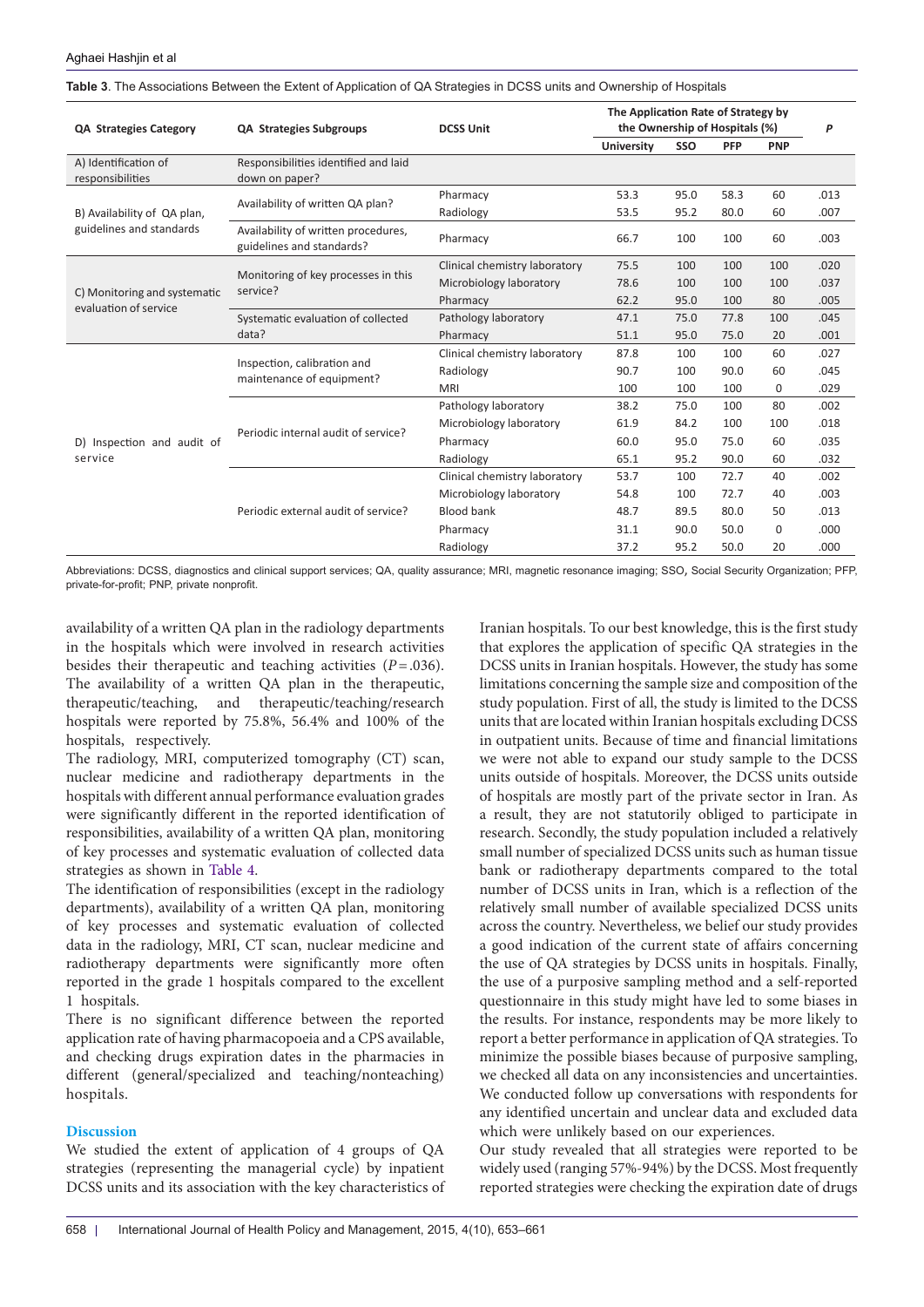|                                                      |                                                                  | <b>DCSS Unit</b> | The extent of application rate of strategy by<br>the grade of hospitals |         |         |                                                                                                              |      |
|------------------------------------------------------|------------------------------------------------------------------|------------------|-------------------------------------------------------------------------|---------|---------|--------------------------------------------------------------------------------------------------------------|------|
| <b>QA Strategies Category</b>                        | <b>QA Strategies Subgroups</b>                                   |                  | <b>Excellent 1</b><br>(Best)                                            | Grade 1 | Grade 2 | Grade 3<br>(Worst)                                                                                           | P    |
|                                                      |                                                                  | Radiology        | 100                                                                     | 89.9    | 50      |                                                                                                              | .041 |
| Identification of<br>responsibilities                | Responsibilities identified and laid down<br>on paper?           | <b>MRI</b>       | 0                                                                       | 89.9    |         |                                                                                                              | .035 |
|                                                      |                                                                  | CT scan          | 50                                                                      | 96.3    | 0       | $\overline{\phantom{a}}$                                                                                     | .039 |
|                                                      |                                                                  | <b>MRI</b>       | $\mathbf{0}$                                                            | 87.5    |         | $\overline{\phantom{a}}$<br>$\overline{\phantom{a}}$<br>$\overline{\phantom{a}}$<br>$\overline{\phantom{a}}$ | .047 |
| Availability of QA plan,<br>guidelines and standards | Availability of written QA plan?                                 | Nuclear medicine | 0                                                                       | 90.0    |         |                                                                                                              | .026 |
|                                                      |                                                                  | Radiology        | 0                                                                       | 100     |         |                                                                                                              | .025 |
|                                                      | Availability of written procedures,<br>guidelines and standards? |                  |                                                                         |         |         |                                                                                                              |      |
|                                                      |                                                                  | <b>MRI</b>       | $\Omega$                                                                | 100     |         |                                                                                                              | .003 |
| Monitoring and systematic<br>evaluation of service   | Monitoring of key processes in this<br>service?                  | Nuclear medicine | 0                                                                       | 90.0    |         |                                                                                                              | .026 |
|                                                      |                                                                  | Radiotherapy     | 0                                                                       | 100     | ٠       |                                                                                                              | .025 |
|                                                      | Systematic evaluation of collected data?                         | Nuclear medicine | $\mathbf{0}$                                                            | 90.0    |         |                                                                                                              | .026 |
| Inspection and audit of                              | Inspection, calibration and maintenance<br>of equipment?         |                  |                                                                         |         |         |                                                                                                              |      |
| service                                              | Periodic internal audit of service?                              |                  |                                                                         |         |         |                                                                                                              |      |
|                                                      | Periodic external audit of service?                              |                  |                                                                         |         |         |                                                                                                              |      |

<span id="page-6-0"></span>**Table 4.** The Associations Between the Extent of Application of QA Strategies in DCSS Units and Hospital Annual Evaluation Grade

Abbreviations: DCSS, diagnostics and clinical support services; QA, quality assurance; MRI, magnetic resonance imaging; CT, computerized tomography.

and having a pharmacopoeia, equipment calibration, and identification/outline of responsibilities. Particularly QA strategies that are directly linked to the safety of patients in DCSS units, were reported to be highly applied. The least reported strategy was the performance of external audits of the services by an accreditation or certification institute. The results also showed that there was no significant association between the reported application rates of QA strategies in DCSS (with the exception of the availability of a written QA plan) and the hospital type and teaching status of hospitals. The reported application rates of all QA strategies (with the exception of identification of responsibilities) in the clinical chemistry, microbiology and pathology laboratories, pharmacy, radiology, MRI and blood bank departments appear to be associated with the ownership type of hospitals, which was reported significantly higher in the SSO's hospitals compared to the other hospitals. It seems the implementation of total quality management (TQM) systems based on ISO standards was the main factor in successful application of QA strategies in the DCSS units at the SSO hospitals.[19](#page-8-12) Moreover, the application of identification of responsibilities, availability of written QA plan, monitoring of key processes and systematic evaluation of collected data strategies in the radiology, MRI, CT scan, nuclear medicine and radiotherapy departments were associated to the annual performance evaluation grade of the hospitals. These findings were to a great extent also confirmed by other studies in this field.<sup>[24](#page-8-17)</sup>

# From Formalization and Standardization of Quality Assurance Strategies Toward Feedback and Improvement

Although the majority of the QA strategies examined in this study were reported to be widely applied by DCSS units, emphasis seems to be on formalization and standardization rather than on feedback and improvement. The first steps of the management cycle (formalization and standardization) are reported to be covered but reports on actual closing the loop through feedback and change and hence institutionalized

continuous quality control and improvement seem less common. This is also confirmed by other studies in Iranian hospitals.[21](#page-8-14),[25](#page-8-18) Particularly the application of QA strategies such as external and internal audits in most DCSS units, or CPS in the pharmacies seem in need of strengthening towards further completing the managerial cycle for QA in hospitals. Audit is one of the main strategies to monitor and improve the quality of the DCSS units.<sup>11,26</sup> Furthermore, audits are necessary to identify the main concerns of the clinical performance of DCSS services for patients, receive feedback, change and learning[.27](#page-8-20) Despite having a potential critical role in improving quality of clinical care, the application of audits is not being reported sufficiently in some DCSS units (such as radiology, radiotherapy, laboratory, pharmacy and blood bank) particularly in the university and nonprofit hospitals. In general, it seems there are some potential barriers in the execution of audits not only in DCSS units, but across the hospital sector in Iran. It might be as consequence of the execution of the annual performance evaluation in the DCSS units in Iranian hospitals. This might cause misunderstanding that the internal audits of the DCSS services at specific units are not necessary. Another barrier might be the reluctance of the hospitals and relevant departments to be controlled for quality initiatives.

Regarding the application of QA strategies in pharmacies, nearly all pharmacies reported to have a pharmacopoeia, and a procedure for checking the expiration dates of drugs before providing them to patients. However, the application of some of the QA strategies (eg, CPS) should be improved in pharmacies. The impact of these strategies in QA in pharmacies has also been reported by other studies in this field.[15](#page-8-8) Our study shows that only around three-fourths of pharmacies have a CPS in place. Although this may appear sufficiently high, there are still many reported adverse events in Iran due to medication errors that can be prevented using CPS[.28](#page-8-21) The effective application of the CPS as one of the main QA strategies in pharmacies might help decrease the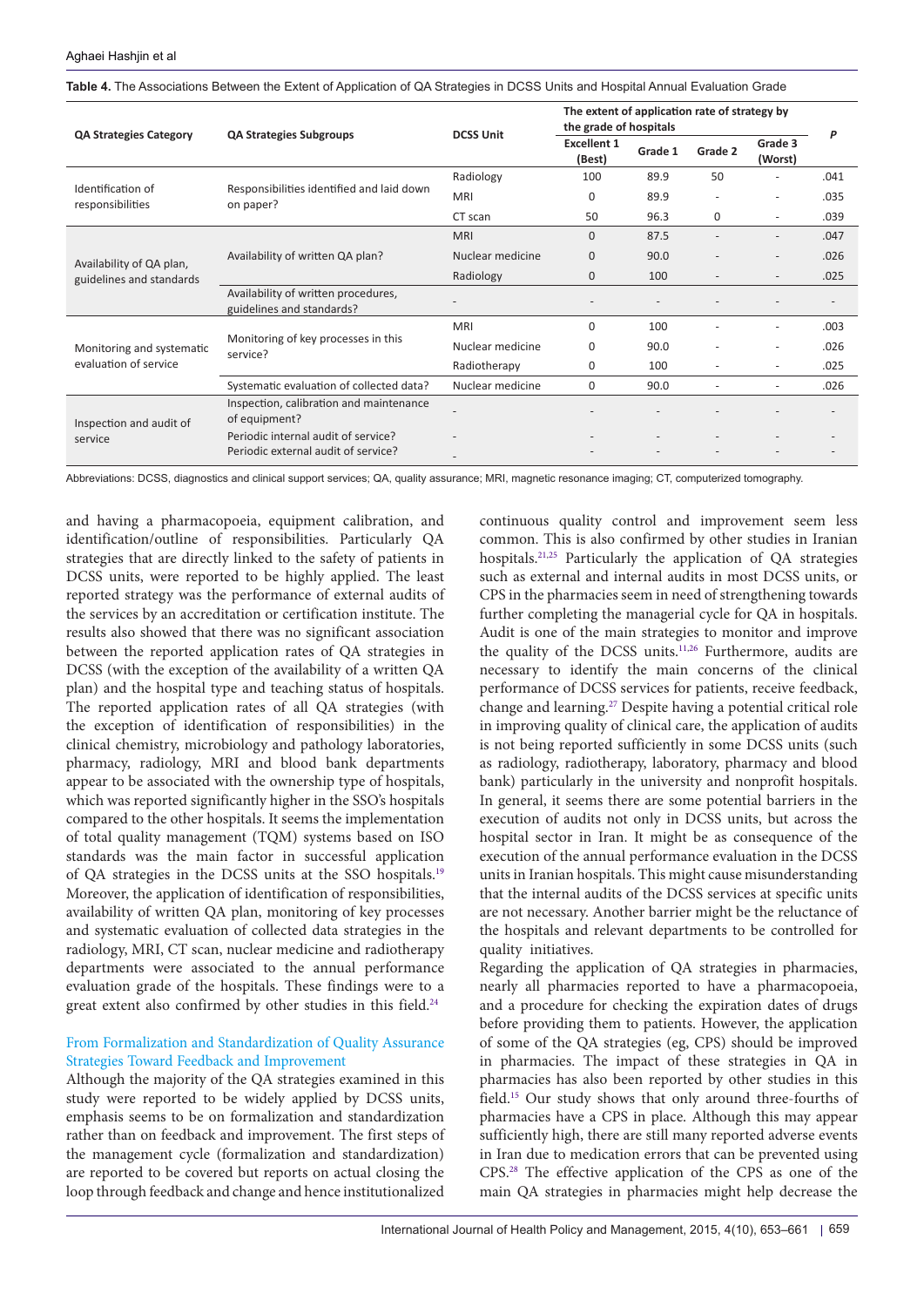#### medication errors.

# Improving the Effectiveness of Quality Assurance Strategies in the Diagnostic and Clinical Support Services Units

Despite the relatively high average application rates reported for the majority of the QA strategies in the DCSS units (as shown in [Table 2\)](#page-3-0), the statistics in medical and diagnostic errors cause concern for healthcare policy-makers as they may point to potential hazardous diagnostic and clinical support services in Iranian hospitals. Although there are no reliable statistics available on this matter in DCSS units, it has been reported that a large number of people experience adverse events every year due to medication and diagnostic errors, substandard treatments and poor clinical support services in Iran.<sup>[28](#page-8-21)</sup> An estimated 24 500 people die each year due to medical and diagnostic errors in Iran. In addition, the prevalence of hospital acquired infections is reported as high as 8%-10% of admitted patients in Iranian hospitals.<sup>24</sup> This is a global health problem as many healthcare systems are still faced with medical and diagnostic errors. Nevertheless, these problems partly would be manageable by improving the effectiveness in medical and clinical services using effective strategies through QA approaches and increase the accountability of hospitals including DCSS units. This leaves the debate open for the real impact of the application of QA strategies in the DCSS units in practice. It seems there is still a remarkable difference between the reported application rate of QA strategies in DCSS units and their impact on quality of care. It might be because the QA strategies are not being applied sufficiently effective in the DCSS units. Improvement of the organizational responsiveness and internal use of quality outcomes for quality improvement purposes, feedback systems and sharing the results, quality improvement, learning and creation of a quality culture in the DCSS units may increase the effectiveness of strategies and complete the managerial cycle of QA in these units.[24](#page-8-17),[25](#page-8-18) This will likely improve the internal and external accountability of hospitals and consequently the DCSS units.

# A Balance in Applying Quality Assurance Strategies in the Diagnostic and Clinical Support Services Both in Inpatient and Outpatient Units

Our study showed that the QA strategies are widely reported in the DCSS units located inside hospitals, probably partly because of the existence of QA monitoring systems which are applied to all inpatient units within hospitals. According to the healthcare regulations in Iran, the diagnostic and clinical support services that are located within hospitals should undergo particular scheduled and routine programs assisting QA compliance.<sup>[19](#page-8-12)</sup> Therefore, the compliance with the application of some QA strategies (eg, written guidelines and standards) are checked in the annual performance evaluation process which is also obligatory for the DCSS units located within the hospitals and may increase the level of compliances by these units located. Although we did not study the application status in outpatient units, it is known that they are not obliged to apply QA strategies except for clinical laboratories (need to implement national quality standards adapted from ISO 15 189 standards since few years ago).<sup>14,29</sup> This underscores the need for close attention to

the application of the strategies in outpatient DCSS units to increase the compliance with national QA requirements.

#### **Conclusion**

Although QA strategies seem to be adequately applied in most inpatient DCSS units of Iranian hospitals, getting feedback, implementing changes and learning need to be improved to complete the managerial cycle of the QA system. Given the high reported percentage of application of QA strategies, the DCSS in Iranian hospitals demonstrate at least a keen awareness of quality issues. However, there are concerns about the relatively low application of some specific strategies including the audits in some DCSS units and CPS in pharmacies. Execution of the audit programs in DCSS units may help these units to really improve their level of quality. This can be achieved by statutorily incorporation of audit programs in the hospital performance evaluation program and using the results for internal hospital quality improvement processes in hospitals including DCSS units. Moreover, the effectiveness of QA strategies in practice in inpatient DCSS units needs to be improved, given the gap in the reported QA application rates, adverse events and complications. The magnitude of the reported problems in hospitals ask for action to further increase the effectiveness QA strategies and their use for both internal accountability (quality improvement actions) of DCSS units in addition to external accountability purposes. It is also recommended to pay more attention to QA strategies in outpatient DCSS units, given the current policy attention of the Iranian government on inpatient settings.

#### **Ethical issues**

The study was approved by the Deputy of Research and Technology of the Iran University of Medical Sciences, Tehran, Iran (code: 958/1635996). The manuscript does not contain clinical studies or patient data.

#### **Competing interests**

The authors declare that they have no competing interests.

#### **Authors' contributions**

AAH designed the study, prepared the questionnaire, collected the data, performed the data analysis, and drafted the manuscript. DK provided support in the data analysis, edited the English text, and contributed to writing the manuscript. HR, JM and, HAG facilitated the data collection in Iran, provided advice on the study design and commented on drafts of the manuscript. NSK coordinated the study, provided advice on all stages of the study, and contributed to drafting the manuscript. All authors read and approved the final manuscript.

#### **Authors' affiliations**

<span id="page-7-2"></span><span id="page-7-1"></span><span id="page-7-0"></span>1 Department of Public Health, Academic Medical Center (AMC), University of Amsterdam (UvA), Amsterdam, The Netherlands. <sup>2</sup>Department of Health Services Management, School of Health Services Management and Information Sciences, Iran University of Medical Sciences, Tehran, Iran. 3 Department of Quality Improvement, Tehran Heart Center Hospital, Tehran, Iran.

#### **References**

- <span id="page-7-3"></span>Peeling RW, Smith PG, Bossuyt PM. A guide for diagnostic evaluations. *Nat Rev Microbiol.* 2010;8(12)S2-S6. doi:[10.1038/](http://dx.doi.org/10.1038/nrmicro1522) [nrmicro1522](http://dx.doi.org/10.1038/nrmicro1522)
- <span id="page-7-4"></span>2. The free dictionary website. [http://medical-dictionary.](http://medical-dictionary.thefreedictionary.com/ clinical+support+service) [thefreedictionary.com/clinical+support+service.](http://medical-dictionary.thefreedictionary.com/ clinical+support+service) Accessed